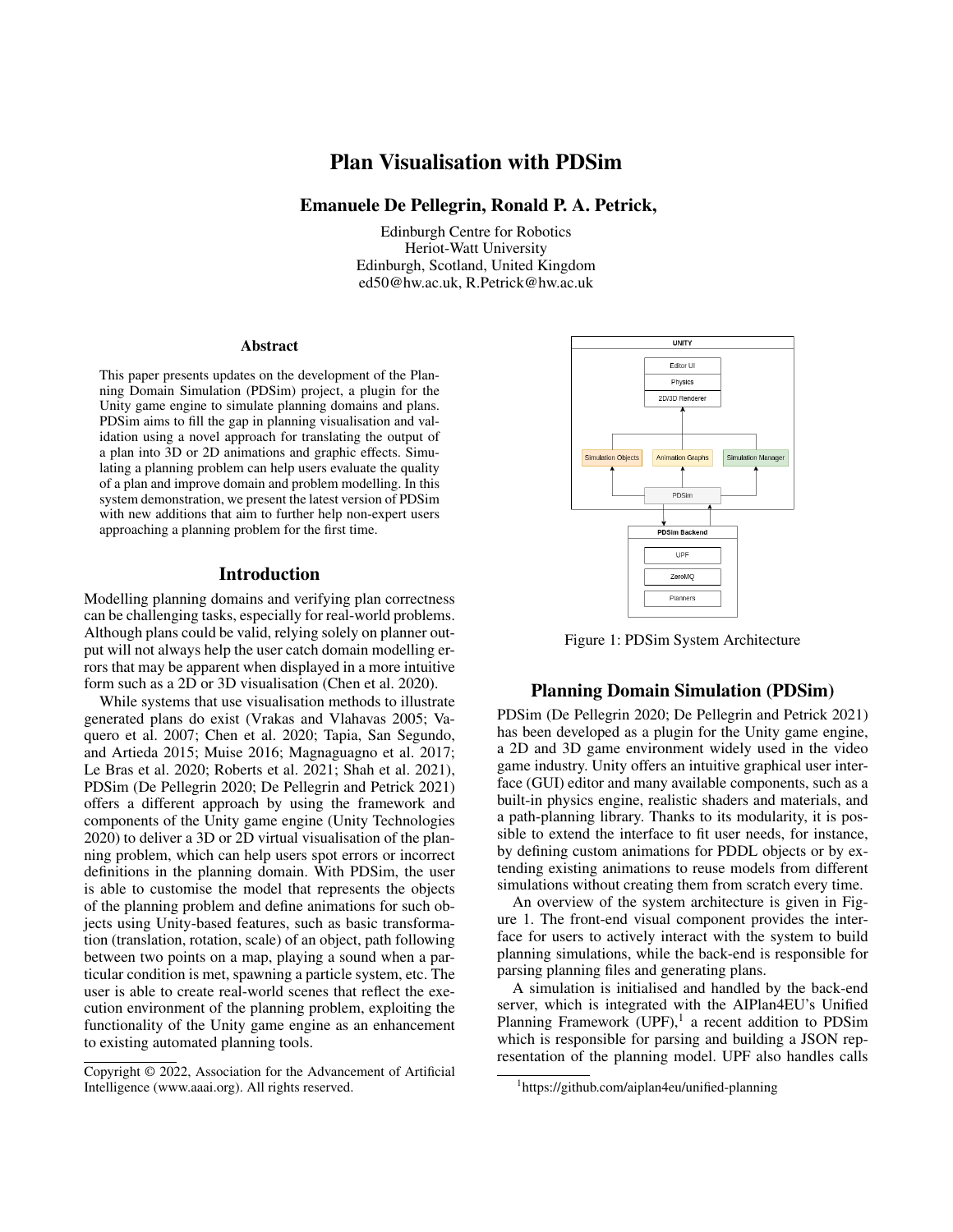

Figure 2: Node-based Animation System



Figure 3: Simulation Object Customisation

to external planners to generate plans. UPF is a planneragnostic framework for Python, which increases PDSim's modularity and lets users select their preferred planner implementation, separating it from the simulation stage itself which is handled later in the process. PDDL files are translated into a JSON map of the components needed for simulation. PDSim uses components of the domain such as the definitions of actions, types, and predicates to set up the core simulation in Unity. Later in the Unity editor, the user can configure multiple problems for the same domain, and thus multiple simulations for different plans.

Recent changes to PDSim's animation system have also aimed to improve the ease in which animations and simulated objects are defined and customised. For instance, Figure 2 shows PDSim's new animation system which is much more intuitive. Using the system, animations can be created by adding nodes and connecting animations between them. Simulation objects are editable and more customisable. Figure 3 shows the interface to set up a planning object, where the user can insert labelled points to be used later with animations. All these new features require less interaction with the Unity editor. These features will be presented in the system demonstration, along with the core components and tools that are part of the PDSim system.

# Example Simulations

The PDSim package also includes several predefined simulations ready to be executed by the user, focusing on standard benchmarks from the International Planning Competition (IPC), as shown in Figure 4. For instance, Figure 4a shows the Blocks World domain and the block stack animation during the execution of the plan. Figure 4c shows the animation of the plan for the Sokoban domain, where the player pushes the grey spheres represent the stones to the goal tiles. Figure 4b shows the animation of the plan for



(a) Blocks World



(b) Logistics



(c) Sokoban

Figure 4: Planning Domain Simulations

the logistics domain with custom models of cities, airports, trucks, and aeroplanes. Examples from these domains will be featured in the system demonstration.

### Conclusion

In this paper, we describe the features of the PDSim system, an extension to the Unity game engine to simulate planning domains and plans. PDSim focuses on user interaction to specify the animations and models relative to a given PDDL domain and problem. In this system demonstration, we will present the main PDSim front-end, integrated with Unity, and the important components of the system, such as creating custom animations from scratch and how to customise simulations. The demo will also highlight future work, such as additional tools to help simulate robotic environments.